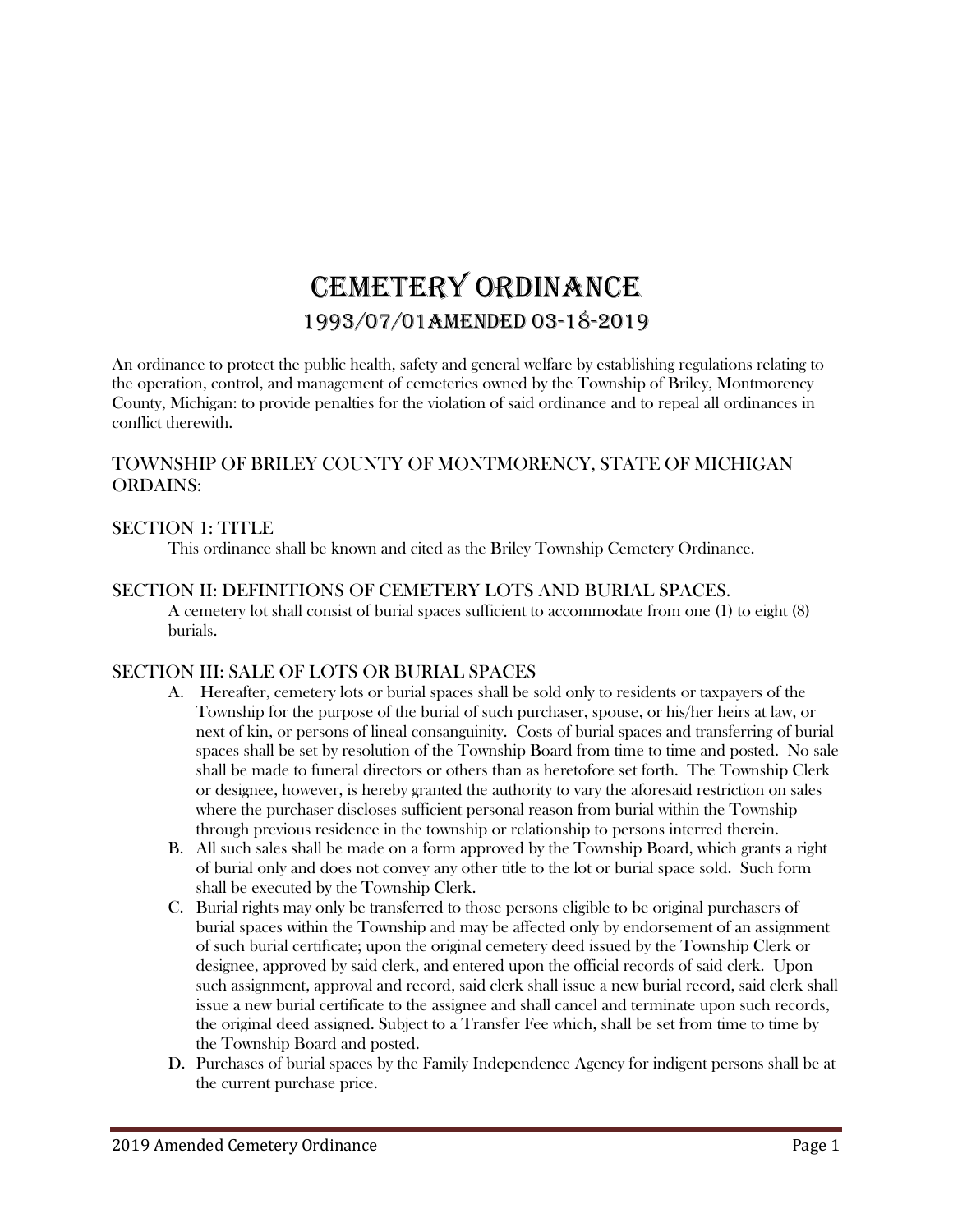## SECTION IV: GRAVE OPENING AND CLOSING CHARGES.

- A. The opening and closing of any burial space, prior to and following a burial therein, and including the interment of ashes, shall be determined from time to time by resolution of the Township Board and posted.
- B. No burial spaces shall be opened and closed except under the direction and control of the cemetery maintenance person. Winter burials are at the discretion of the Cemetery Sexton. Price of winter burials shall be set from time to time by the Township Board and posted.
- C. Grave opening and closing charges paid for by the Family Independent Agency for indigent persons shall be at the current price.
- D. All burials will conform to the Michigan Department of Public Health rules and regulations and all other governmental rules and regulations.

# SECTION V: MONUMENTS, MARKERS AND FOUNDATIONS.

- A. All memorials/monuments must be cut from quarries granite marble or cast from genuine bronze. Bronze Plaques may be attached by a cemetery maintenance person to granite already in the cemetery, providing holes have been drilled or to 3" wet cement. Prices shall be set from time to time by the Township Board and posted. Gravel and stone chips of any type are prohibited on cemetery lots.
- B. Only one raised marker and one Urn and one shepherds hook will be allowed per burial space, additional flush markers may be allowed with permission of cemetery management. All raised markers shall be placed at the head. All urns are aligned with the headstone and shepherds hooks at the head or side of the headstone.
- C. The footing of the foundation upon which any monument, marker or memorial tribute must be placed and constructed by the cemetery maintenance person or he/she may authorize other persons to construct footings or foundations under his/her supervision and must be 4" thick and 3" larger than the marker/monument on all sides.

#### SECTION VI: INTERMENT REGULATIONS.

- A. Only one (1) person may be buried in any burial space, except for two (2) children buried together, a mother and infant buried at the same time or multiple cremations. With the exception that, one container of cremated remains may be buried above another grave with approval of cemetery management.
- B. Not less than Forty-Eight (48) hour notice shall be given in advance of any time of any scheduled burial to allow for the opening of the burial space.
- C. The appropriate permit for the burial space involved, together with appropriate identification of the person to be buried therein, where necessary, shall be presented to either the cemetery maintenance person or the Township Clerk prior to interment. Where such permit has been lost or destroyed, the Township Clerk shall be satisfied, from his/her records that the person to be buried in the burial space is an authorized and appropriate one before any internment is commenced or completed.
- D. When weather conditions prevent an immediate interment and storage is necessary, the funeral director shall obtain written authorization for delayed interments signed by the next of kin or authorized agent. The authorization shall specify the approximate hour and date of interment and place of temporary storage. Bodies stored during the winter must be removed on or about May  $15<sup>th</sup>$  or at the discretion of cemetery management. Storage costs shall be determined from time to time by the Township Board and posted.
- E. No lot shall be used for any other purpose other than the burial of human remains and the placing of appropriate memorials.

#### SECTION VII GROUND MAINTENANCE.

A. No grading, leveling, or excavating upon a burial space shall be allowed without the permission of the cemetery manager.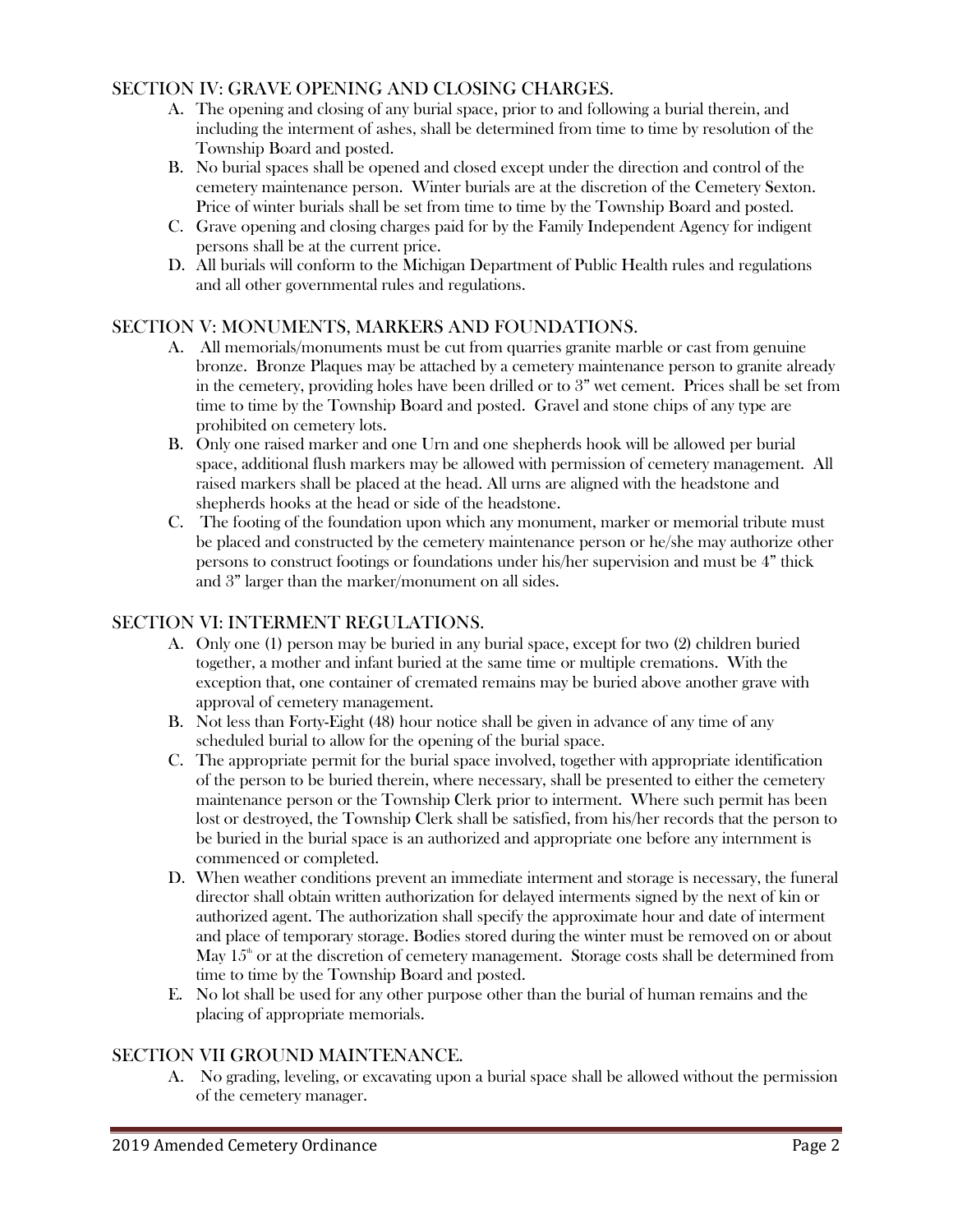- B. Fresh cut flowers may be placed on graves at any time. Artificial flowers and plants may be used in urns from May 1<sup>st</sup> to October 15<sup>th</sup>. (Urns will be made of metal, concrete/cement, wood or other suitable material. (no plastics) Urn size not to be less than four (4) inches or more than sixteen (16) inches in width and height. Any of the foregoing items not removed from Urns by October  $15<sup>th</sup>$  shall be removed and discarded by cemetery maintenance. Grave blankets or wreaths may be used during the winter months.
- C. Glass, Wire, Plastic, Cans, Toys, Christmas trees, molded cement articles and similar items are strictly prohibited. If such decorations are placed in the cemetery, they will be removed and destroyed by cemetery maintenance.
- D. No shrubs, trees or vegetation of any type shall be planted. The Township or cemetery maintenance will remove any of the foregoing items planted. Curbing and fencing of cemetery lots and/or gravesites is prohibited.
- E. Cemetery maintenance shall have the right and authority to remove and dispose of any and all growth, emblems, displays or containers that through decay, deterioration, damage or otherwise have become unsightly, a source of litter or maintenance problem. Cemetery maintenance further has the right to trim or remove any tree, plant or shrub located within the cemetery in the interest of maintaining proper appearance and the use of the cemetery.
- F. Mounds which hinder the free use of a lawnmower or other gardening apparatus are prohibited. Surfaces other than earth or sod are prohibited.
- G. All refuse of any kind not limited to: dried flowers, wreaths, papers and flower containers must be removed and or deposited in receptacles provided within the cemetery, near the building.

#### SECTION VIII. FORFITURE OF VACANT CEMETERY LOTS OR BURIAL SPACES.

- A. Notice shall be sent by the Township Clerk, by first class mail, to the last known address of the owner of record informing him/her of the expiration of the forty (40) year period and that all rights with respect to said lots or spaces will be forfeited if he or she does not affirmatively indicate in writing to the Township Clerk within sixty (60) days from the date of mailing of a notice of his/her desire to retain said burial rights. The forty (40) year period shall start effective as of July 1, 2020.
- B. If no written response to said forfeiture notice is received by the Township Clerk from the last owner of record, their heirs or legal representative, within sixty (60) days from the date of mailing indicating a desire to retain said cemetery lots and burial spaces shall be forfeited to the township.

## SECTION IX: RE-PURCHASE OF LOTS OR BURIAL SPACES.

The Township will repurchase any cemetery lot or burial space from the owner for the original price paid the Township upon written request of said owner or his or her legal heirs or representatives acting with Probate Court Letter of Authority.

#### SECTION X: RECORDS

The Township Clerk shall maintain records concerning all burial, issuance of burial permits and any perpetual care fund. Separate and apart from any other records of the Township and the same shall be open to public inspection at reasonable business hours.

#### SECTION XI: VAULT.

All burials shall be within a standard concrete vault installed or constructed in each burial space before interment with the exception of cremation containers, which will be deemed appropriate by cemetery management.